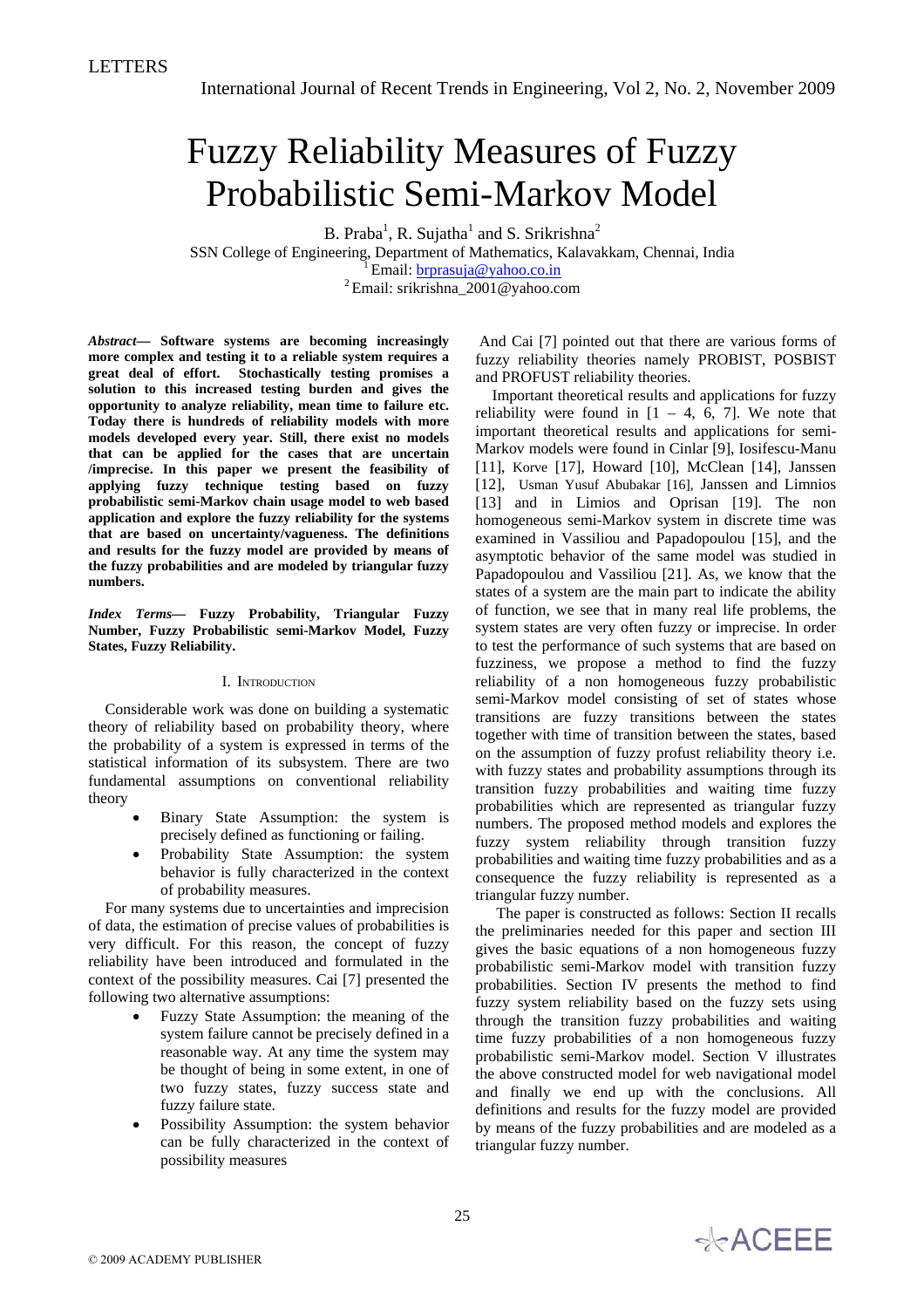# II. PRELIMINARIES

Here we recall some definitions that are used in this paper.

# *A. Fuzzy Number[8]*

A fuzzy number is a fuzzy set with the following conditions:

- − convex fuzzy set.
- − normalized fuzzy set.
- − it's membership function is piecewise continuous.
- − It is defined in the real number.

## *B. Triangular Fuzzy number [8]*

A fuzzy number  $\overline{A}(a_1, a_2, a_3)$  with the following membership function is called the triangular fuzzy number.

$$
\mu_{\overline{A}}(x) = \begin{cases}\n0 & \text{if } x < a_1 \\
\frac{x - a_1}{a_2 - a_1} & \text{if } a_1 \le x \le a_2 \\
\frac{a_3 - x}{a_3 - a_2} & \text{if } a_2 \le x \le a_3 \\
0 & \text{if } x > a_3\n\end{cases}
$$

In this paper, we have used the triangular fuzzy number on [0, 1].

C. *Arithmetic Operations on Triangular Fuzzy Number[3]* 

Consider two triangular fuzzy numbers  $\overline{A}$  and  $\overline{B}$ parameterized by the triples  $(a_1, a_2, a_3)$  and  $(b_1, b_2, b_3)$  respectively defined on  $\mathfrak{R}^+$ . The arithmetic operations between the triangular fuzzy numbers are defined as follows: *(1) Fuzzy Number Addition*⊕*:* 

(1) Fuzzy Number Addition
$$
\overline{A} \oplus \overline{B} = (a_1, a_2, a_3) \oplus (b_1, b_2, b_3)
$$

$$
= (a_1 + b_1, a_2 + b_2, a_3 + b_3)
$$
  
(2) Fuzzy Number Subtraction  $\ominus$ :  

$$
\overline{A} \ominus \overline{B} = (a_1, a_2, a_3) \ominus (b_1, b_2, b_3)
$$

$$
= (a_1 - b_1, a_2 - b_2, a_3 - b_3)
$$

$$
I \ominus (a_1, a_2, a_3) = (I, I, I) \ominus (a_1, a_2, a_3)
$$

$$
= (I - a_3, I - a_2, I - a_1)
$$
  
(3) Fuzzy Number Multiplication $\otimes$ :  

$$
\overline{A} \otimes \overline{B} = (a_1, a_2, a_3) \otimes (b_1, b_2, b_3)
$$

$$
= (a_1 \times b_1, a_2 \times b_2, a_3 \times b_3)
$$

$$
= (a_1/b_1, a_2/b_2, a_3/b_3)
$$

## *D. Fuzzy Event [7]*

A fuzzy event is a fuzzy set defined on a universe of discourse whose membership function is Borel measurable.

## III. NON HOMOGENEOUS FUZZY PROBABILISTIC SEMI-MARKOV MODEL

To reflect the available information about the 'true' probability distribution for the random experiment, a possibility measure (fuzzy number) has been introduced on the class of probability measures of the random variable. In this paper, we consider a random experiment, which has certainty in its outcomes and only have the uncertainty in the probability of the events and these uncertainties in the probabilistic usage information are represented by fuzzifing the probability values into a triangular fuzzy number on [0,1] for the system to perform its function properly. Thus, the transition probability between the states which is obtained from the probabilistic usage information becomes transition fuzzy probability and throughout the paper we mention the probabilities based on the usage as fuzzy probabilities that are represented as triangular fuzzy number [18, 20]. In this section we briefly review the main definitions and results from the theory of non homogeneous fuzzy probabilistic Markov renewal processes which are directly relevant for our purpose. We now define the non homogeneous fuzzy probabilistic semi-Markov model with fuzzy transitions.

Let  $(\Omega, F, P)$  be a probability space and let E be a finite state space. On our probability space, we define two random variables:

$$
X_n : \Omega \to E \qquad T_n : \Omega \to N
$$

 $X_n$  represents the state at the n-th transition and  $T_n$  is the time of the n-th transition.

The process  $(X, T)$  is a non homogeneous fuzzy probabilistic Markov Renewal Process if  $∀i, j ∈ E$  and  $∀t ∈ N$ , the following condition holds:

$$
\overline{P}[X_{n+1} = j, T_{n+1} \le t / X_n = i, T_n = s, X_{n-1}, T_{n-1}, \dots, X_0, T_0]
$$
  
=  $\overline{P}[X_{n+1} = j, T_{n+1} \le t / X_n = i, T_n = s]$   
and for  $j \ne i$ ,  
 $\overline{Q}_{ij}(s, t) = \overline{P}[X_{n+1} = j, T_{n+1} \le t / X_n = i, T_n = s]$ 

is the associated non homogeneous fuzzy probabilistic semi-Markov kernel  $\overline{Q}$ . The fuzzy probabilistic semi-Markov kernel is written again as:

$$
\overline{Q}_{ij}(s,x) = \overline{P}[X_{n+1} = j, T_{n+1} \le x / X_n = i, T_n = s]
$$

The second argument of  $\overline{Q}$  namely x represents the duration time whereas s represents the starting time.

The fuzzy transition matrix  $\overline{P}(s)$  of the non homogeneous extended fuzzy probabilistic Markov chain *X<sub>n</sub>* is obtained as  $\overline{p}_{ij}(s) = \lim_{x \to \infty} \overline{Q}_{ij}(s, x), \forall i, j \in E$ 

However, before the entrance to  $j$  the process holds for a time *'x'* in state *i*. The conditional cumulative fuzzy probabilistic distribution function of the waiting time in each state, given the state subsequently is given by

$$
\overline{F}_{ij}(s,x) = \overline{P}[T_{n+1} \le x \mid X_n = i, X_{n+1} = j, T_n = s].
$$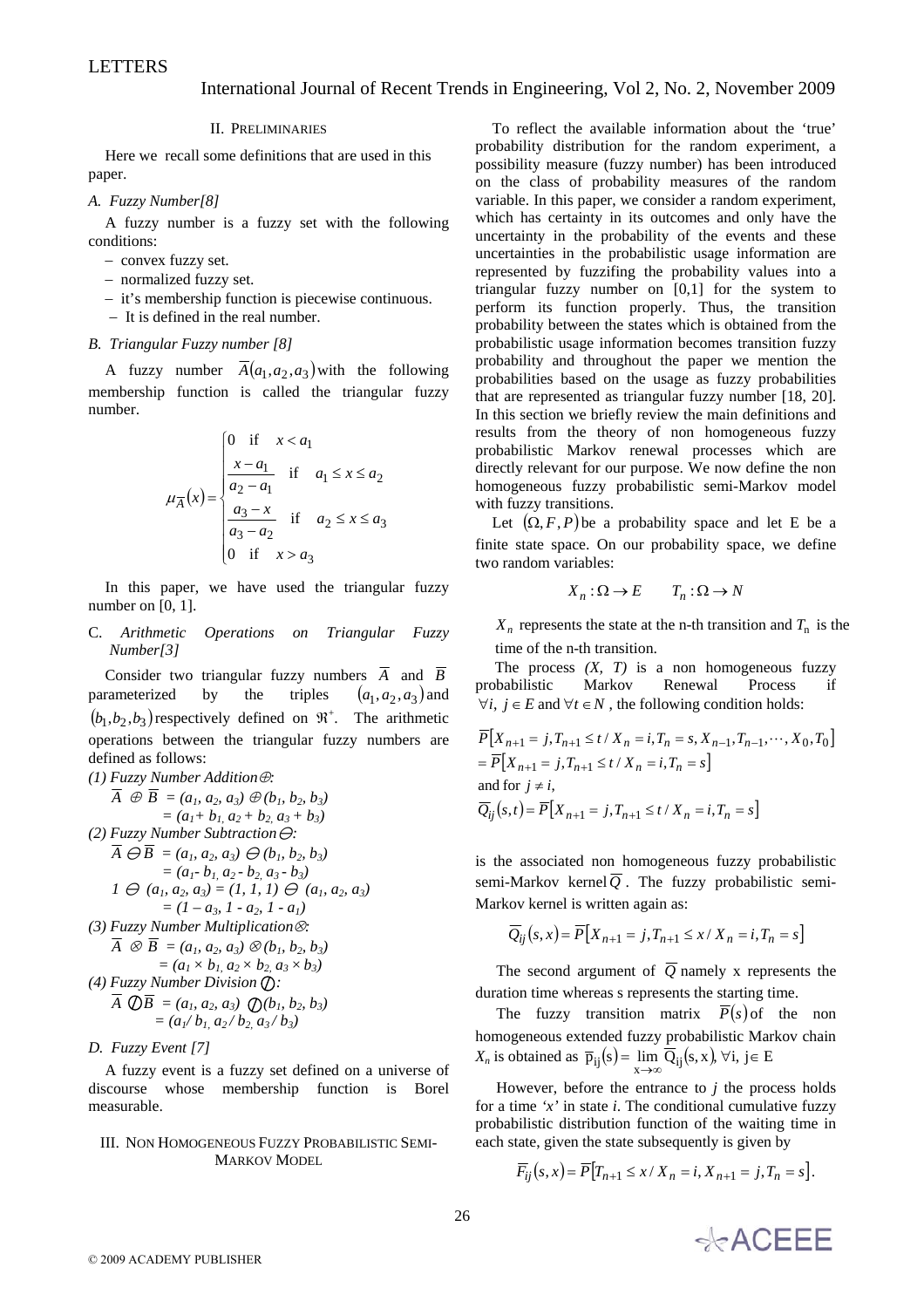This fuzzy probabilistic function is obtained by

$$
\overline{F}_{ij}(s, x) = \begin{cases}\n\overline{Q}_{ij}(s, x) & \text{if } \overline{p}_{ij}(s) \neq 0 \\
\overline{p}_{ij}(s) & \text{if } \overline{p}_{ij}(s) = 0 \\
1 & \text{if } \overline{p}_{ij}(s) = 0\n\end{cases}
$$

And for more feasibility, it is supposed free of the time's', namely  $\overline{F}_{ii}(x)$ . Without loss of generality, the waiting time also has a fuzzy probability density function namely  $f_{ij}(x)$  and  $\overline{D}(x) = [f_{ij}(x)]_{i,j}$  represents the

duration time matrix.

 Let us introduce the fuzzy probability that the process stays in state *i* for at least duration time *'x'*, given state *i* entered at time*'s'*:

$$
\overline{H}_i(s,x) = \overline{P}[T_{n+1} - T_n \le x / X_n = i, T_n = s]
$$

Of course,  $\overline{H}_i(s, x) = \sum_{j \neq i} \overline{Q}_{ij}(s, x) = \sum_{j \neq i} \overline{p}_{ij}(s) \overline{F}_{ij}(s, x)$ *n j i ij ij n j i*  $H_i(s, x) = \sum Q_{ij}(s, x) = \sum \overline{p}_{ij}(s) F_{ij}(s, x)$ .

Therefore the marginal cumulative fuzzy probability distribution function of the waiting time in each state depends on both times. Let us define  $\overline{S}_i(s, x) = 1 - \overline{H}_i(s, x)$ .

Let  $N(t) = max\{n: T_n \leq t\}, \forall t \in N$ . We define the non homogeneous discrete time fuzzy probabilistic semi-Markov process  $Z = (Z(t), t \in N)$  as  $Z(t) = X_{N(t)}$ , that represents for each waiting time, the state occupied by the process.

We define  $\forall$  *i, j*  $\in$  *E* and *(s, t)*  $\in$  *NxN*, the fuzzy probabilistic semi-Markov's interval transition fuzzy probabilities as

$$
\overline{\phi}_{ij}(s,t) = \overline{P}\big[Z(t) = j \, / \, Z(s) = i\big]
$$

satisfying the following system of equations:

$$
\overline{\phi}_{ij}(s,t) = \overline{\delta}_{ij} \big(1 - \overline{H}_i(s,t)\big) + \sum_{k \in E} \sum_{\tau=1}^t \overline{p}_{ik}(s) \overline{f}_{ik}(\tau) \overline{\phi}_{kj}(\tau,t),
$$

where  $\overline{\delta}_{ii} = \begin{cases} (0,0,0) \\ (0,1,0) \end{cases}$  $(1,1,1)$ ⎧ =  $\overline{\delta}_{ij} = \begin{cases} (0,0,0), i \neq j \\ (1,1,1), i = j \end{cases}.$ 

At this time, we explain briefly in the next section the fuzzy reliability model using non homogeneous fuzzy probabilistic semi-Markov model through its transition fuzzy probabilities and waiting time fuzzy probabilities.

## IV. FUZZY RELIABILITY MEASURES OF A FUZZY PROBABILISTIC SEMI-MARKOV MODEL

 Fuzzy reliability is a concept in which fuzzy sets can capture subjective, uncertain and ambiguous information in a system. Now we present the fuzzy reliability modeling using fuzzy probabilistic semi-Markov model based on the fuzzy profust reliability theory through the transition fuzzy probabilities and waiting time fuzzy probabilities.

Consider a fuzzy probabilistic semi-Markov model  ${(S_n, T_n), n \in N}$  consisting of 'n' states together with transition time. Let  $U=[S_1, S_2, \ldots, S_n]$  denote the universe of discourse. On this universe we define a fuzzy success state S:  $S = \{S_i, \overline{\mu}_S(S_i)\}\$ *i* = 1,2,…, *n*} and a fuzzy failure state F:  $F = \{S_i, \overline{\mu}_F(S_i); i = 1, 2, \dots, n\}$ , where  $\overline{\mu}_S(S_i)$  and  $\overline{\mu}_F(S_i)$  are triangular fuzzy numbers.

A fuzzy state is just a fuzzy set and fuzzy states are defined to represent the system level of performance. When fuzziness of interest is discarded, the fuzzy success state and the fuzzy failure state become a conventional success state and failure state respectively. In the conventional reliability theory, one is interested in the event of transition from system success state to system failure state. Accordingly, we are here interested in the event, denoted by  $\overline{T}_{SF}$ , of transition from the fuzzy success state to the fuzzy failure state. Assuming that the universe *U* or the behavior of n system states is completely stochastically characterized in the time domain, we define

$$
\overline{R}(t_0, t_0 + t) = \overline{P}\left[\frac{\overline{T}_{SF} \text{ does not occur in the time interval}}{\text{starting from } t_0 \text{ to } t_0 + t}\right]
$$

 $\overline{R}(t_0, t_0 + t)$  is referred as the fuzzy interval reliability of the system in the time interval starting from  $t_0$  to  $t_0+t$ .

To compute the fuzzy interval reliability we must express  $\overline{T}_{SF}$ . Since both S and F are fuzzy states, the transitions between them are consequently fuzzy. We view  $\overline{T}_{SF}$  as a fuzzy event. Apparently  $\overline{T}_{SF}$  may occur only when some state transition occur among the n system states  $\{S_1, S_2, ..., S_n\}$ , so  $\overline{T}_{SF}$  can be defined on the universe  $U_{\overline{T}} = \{ \overline{p}_{ij}(t_0), i, j = 1, 2, \dots, n \},$  where  $\overline{p}_{ii}(t_0)$  represents the transition fuzzy probability from  $S_i$ to  $S_j$  with membership function:  $\langle \overline{\mu}_{\overline{T}_{SF}}(\overline{p}_{ij}(t_0))|i, j=1,2,\cdots,n\rangle$ 

i.e. 
$$
\overline{T}_{SF} = \overleftarrow{p}_{ij}(t_0), \overline{\mu}_{\overline{T}_{SF}}(\overline{p}_{ij}(t_0))
$$
, i, j = 1,2,L, n}

 $F/S(S_i) = \frac{\overline{\mu}_F(S_i)}{\overline{\mu}_F(S_i) + \overline{\mu}_S(S_i)}$  $\overline{\beta}_{F/S}(S_i) = \frac{\mu_F(S_i)}{\overline{\mu}_F(S_i) + \overline{\mu}_S(S_i)}.$ 

Let  $\overline{\beta}_{F/S}(S_i) = \frac{\overline{\mu}_F(S_i)}{\overline{\mu}_F(S_i)}$ 

Then  $\overline{\beta}_{F/S}(S_i)$  can be viewed as the grade of membership of  $S_i$  relative to  $S_i$ , to  $F$ . It is reasonable to say that the fuzzy transition from  $S_i$  to  $S_j$  makes the fuzzy transition from S to F occurs to some extent if and only if the relation  $\overline{\beta}_{F/S}(S_i) > \overline{\beta}_{F/S}(S_i)$  holds. We therefore define

 $F(S_i)$  +  $\overline{\mu}_S(S_i)$ 

$$
\overline{\mu}_{\overline{T}_{SF}}\left(\overline{p}_{ij}(t_0)\right) = \begin{cases} \overline{\beta}_{F/S}\left(S_j\right) - \overline{\beta}_{F/S}\left(S_i\right) \text{ when } \overline{\beta}_{F/S}\left(S_j\right) > \overline{\beta}_{F/S}\left(S_i\right) \\ 0 & \text{when } \overline{\beta}_{F/S}\left(S_j\right) \le \overline{\beta}_{F/S}\left(S_i\right) \end{cases}
$$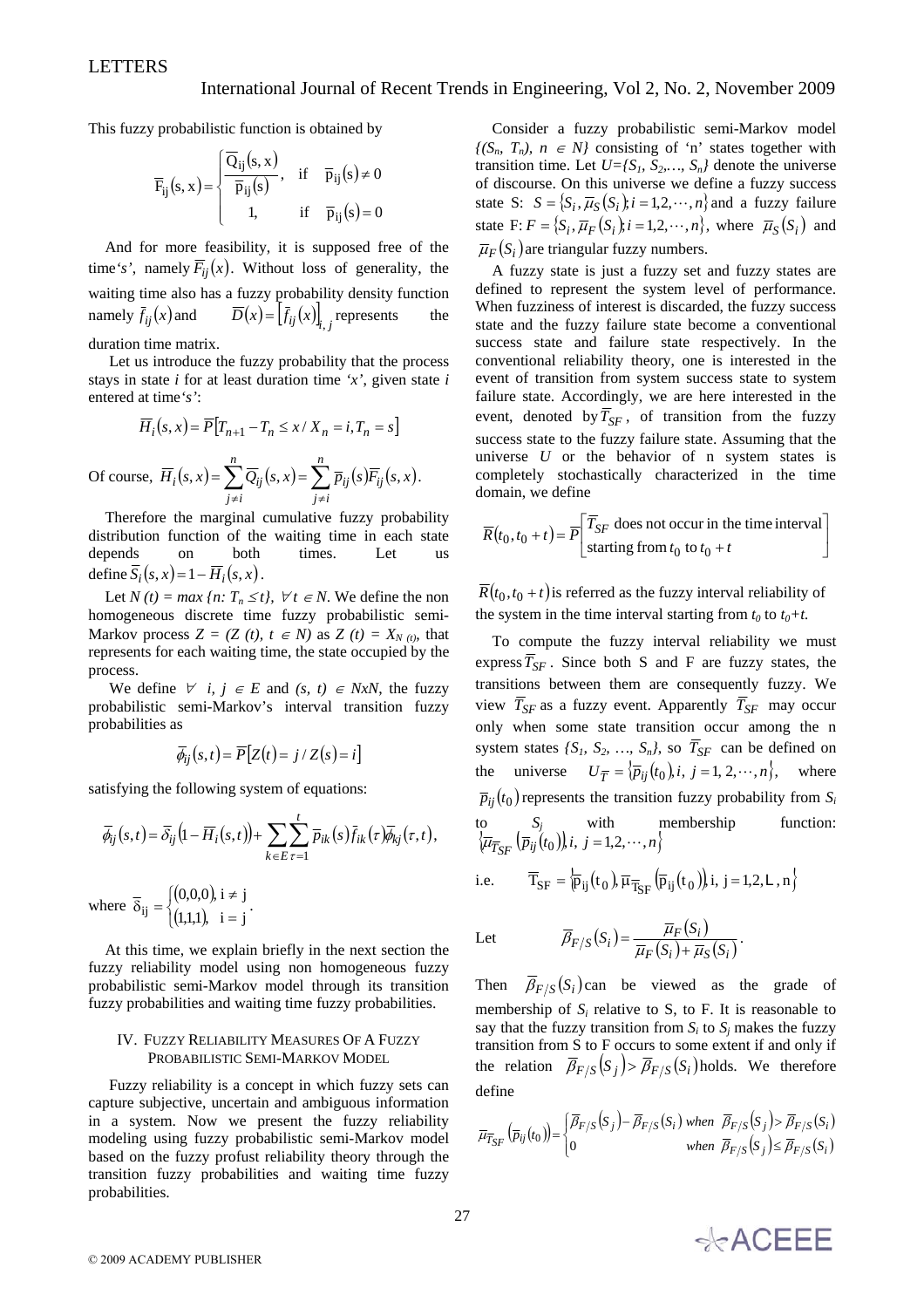Hence, the fuzzy interval reliability can be expressed as

$$
\overline{R}(t_0, t_0 + t) = 1 - \sum_{i=1}^{n} \sum_{j=1}^{n} \begin{bmatrix} \sum_{j=1}^{n} \left( \overline{p}_{ij}(t_0) \right) & \text{fulzity} \\ \text{that the system} \\ \text{holds for time } t_0 + t \\ \text{in } S_i \text{ and transition} \\ \text{to } S_j \text{ occurs} \\ \text{system is in the state } S_i \\ \text{for duration time } t_0 + t \end{bmatrix}
$$

$$
=1-\sum_{i=1}^{n}\sum_{j=1}^{n}\left\{\frac{\overline{\mu}_{\overline{T}_{SF}}(\overline{p}_{ij}(t_0))\overline{f}_{ij}(t_0+t)}{\overline{S}_{i}(t_0,t_0+t)}\right\}
$$

$$
\overline{R}(t_0, t_0 + t) \text{ may} \text{ be further expressed as}
$$
\n
$$
\overline{R}(t_0, t_0 + t) = \sum_{i=1}^{n} \sum_{j=1}^{n} \left\{ \overline{\mu}_{\overline{T}_{SF}}^{\cdot} (\overline{p}_{ij}(t_0)) \overline{f}_{ij}(t_0 + t) \right\}
$$
\nwhere  $\overline{\mu}_{\overline{T}_{SF}}^{\cdot} (\overline{p}_{ij}(t_0)) = 1 - \overline{\mu}_{\overline{T}_{SF}} (\overline{p}_{ij}(t_0))$ .  
\nWhen  $t_0 = 0$ , we have  $\overline{R}(t_0, t_0 + t) = \overline{R}(t)$ .

 $\overline{R}(t)$  is referred to as the fuzzy reliability of the system at time *t*.  $\overline{R}(t)$  can be physically interpreted as the fuzzy probability deteriotion occurs in the time interval *(0, t)*. We may also define the stationary fuzzy reliability as follows:

$$
\overline{R}^{S}(t) = \lim_{t_0 \to \infty} \overline{R}(t_0, t_0 + t)
$$

where  $\overline{R}^{S}(t)$  represent the stationary fuzzy reliability.

Now let us define other reliability measures. The system fuzzy availability at duration time *t*, denoted by  $\overline{A}(0,t)$  or  $\overline{A}(t)$ , is defined as the fuzzy probability that the system remains in S at time duration *t* i.e.,

$$
\overline{A}(t) = \overline{P}(S/t) = \sum_{i=1}^{n} \overline{\mu}_{S}(S_i) S_i(0, t)
$$

The system fuzzy unavailability at duration time *t* denoted by  $\overline{A}(t)$ , is defined as the fuzzy probability that the system remains in F at time duration *t* i.e.,

$$
\overline{A}'(t) = \overline{P}(F/t) = \sum_{i=1}^{n} \overline{\mu}_F(S_i) S_i(0,t)
$$

#### V. ILLUSTRATION

In the following, we illustrate the above defined fuzzy reliability model with a real time example. Let us consider the web navigation of our website www.ssn.edu.in. The operational units are the web pages of department:  $S_1$  as Computer science department (CS),  $S_2$  as Information Technology department (IT) and  $S_3$  as Electronics and Communication department (EC), which are the set of states and the associated connections, are the transitions. Since there exists uncertainties in the probabilistic usage information between the state transitions, for each transition we associate fuzzy transition defined as transition fuzzy probabilities obtained as follows: With the data extracted from the log files for the period of ten days, we find N-the total number of transitions from state i to state j and s-the number of successes among them, then the ratio for

transition probability  $\frac{s}{N}$ . Since these values (N and s)

which are extracted from the path that exists in the specified period of time are not exact, we fuzzify these values using the formula

$$
\[ p - (1 - \alpha) \sqrt{\frac{p(1-p)}{N}}, p + (1 - \alpha) \sqrt{\frac{p(1-p)}{N}}, \text{ for } \alpha \in [0,1] \]
$$

to form the transition fuzzy probabilities as triangular fuzzy numbers. As the access of web increases, the data for the access will also increase. Hence we have modeled fuzzy probabilistic semi-Markov model with state space  $U = \{CS, IT, EC\}$  and transitions as transition fuzzy probabilities and is depicted below.



Figure 1. Transition Diagram

The fuzzy success state, fuzzy failure state and the transition fuzzy probabilities for the given state space are interpreted as follows:

 $S = \{S_1/(0.9838, 0.984, 0.9841), S_2/(0.9807, 0.981, 0.9813)\}$ 

 $S_3$ /(0.9613,0.962,0.9627)}

 $F = \{S_1/(0.0158, 0.016, 0.0162), S_2/(0.0187, 0.019, 0.0193),$ 

 $S_3$ /(0.0373,0.038,0.0387)}

| €S                                                                                                           | EС |
|--------------------------------------------------------------------------------------------------------------|----|
| $CS( (0.9838, 0.984, 0.9841) (0.9858, 0.987, 0.9882) (0.9868, 0.989, 0.9912) )$                              |    |
| $\overline{P} = IT \mid (0.9874, 0.989, 0.9906) \quad (0.9807, 0.981, 0.9813) \quad (0.7707, 0.776, 0.7813)$ |    |
| $EC($ (0.9932,0.996,0.9988) (0.6524,0.662,0.6716) (0.9613,0.962,0.9627))                                     |    |

The duration matrix for the given period is as follows:

 *CS IT EC*   $(\bar{f}_{ij}(10)) = \text{IT} \begin{pmatrix} (0.887, 0.89, 0.893) & (0.961, 0.964, 0.967) & (0.838, 0.841, 0.844) \\ (0.887, 0.89, 0.893) & (0.961, 0.964, 0.967) & (0.838, 0.841, 0.844) \end{pmatrix}$  $CS( (0.978, 0.981, 0.984) (0.979, 0.982, 0.985) (0.897, 0.9, 0.903)$  $\text{EC} \big( ( 0.963 , 0.966 , 0.969 ) \; \; ( 0.869 , 0.872 , 0.875 ) \; \; \; ( 0.777 , 0.78 , 0.783 ) \, \big)$ ⎞ for *i, j = CS, IT, EC*.